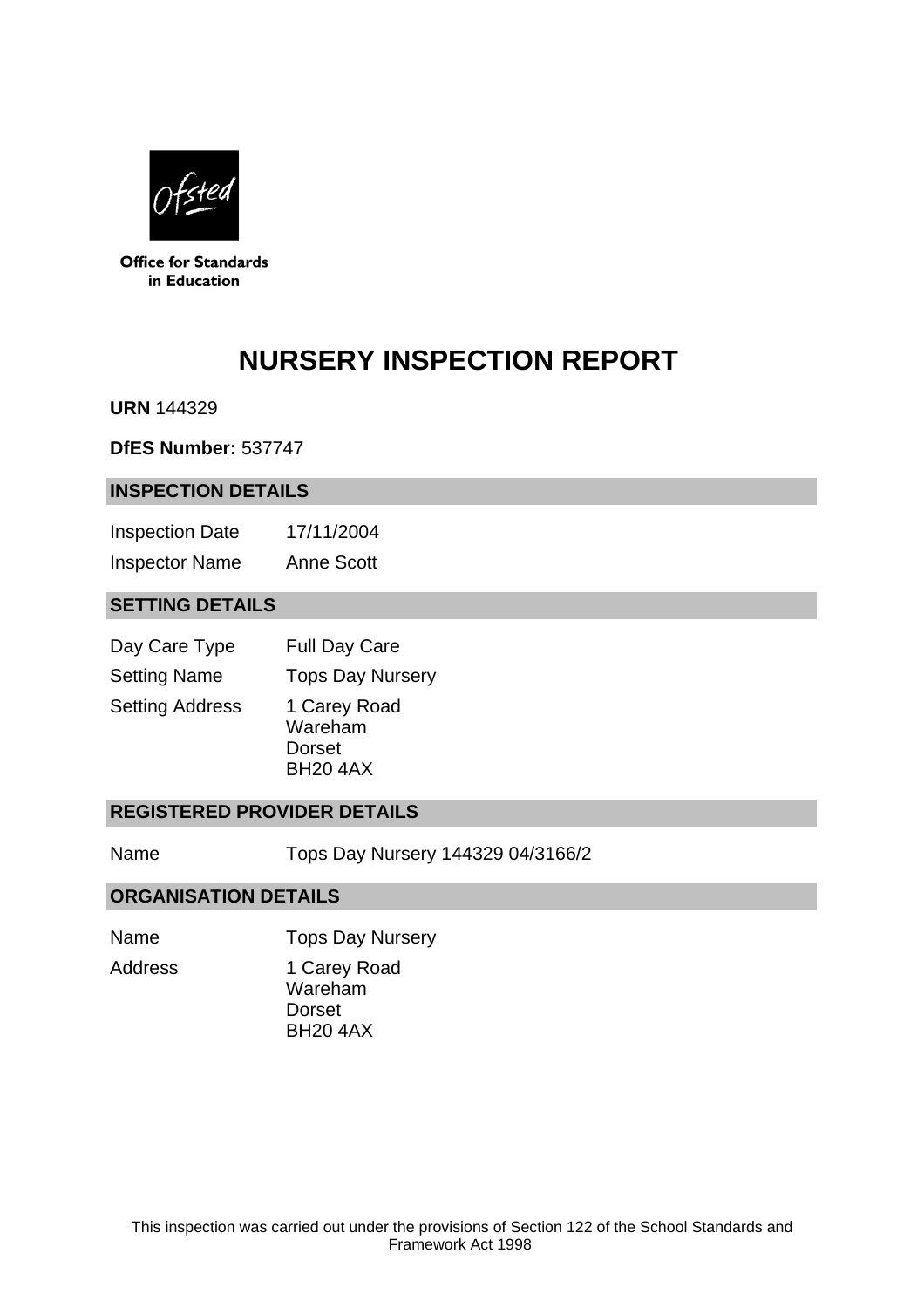## **ABOUT THE INSPECTION**

The purpose of this inspection is to assure government, parents and the public that the nursery education for funded three and four year old children is of an acceptable quality. Inspection of nursery education also identifies strengths and weaknesses so that providers can improve the quality of educational provision and help children to achieve the early learning goals (elgs) by the end of the Foundation Stage. This inspection report must be made available to all parents.

If the setting has been inspected previously, an action plan will have been drawn up to tackle issues identified. This inspection, therefore, must also assess what progress has been made in the implementation of this plan.

#### **Information about the setting**

Tops Day Nursery is one of a chain of nine, under private ownership. It opened in January 2000 and operates from four rooms in a converted house. It is situated in a residential area in Wareham.

A maximum of 47 children may attend the nursery, at any one time. The nursery is open each weekday from 07:30-18:30 all year round. All share access to a secure enclosed outdoor play. There are currently 78 children aged from 3 months to under 5 on roll. Of these, 21 children receive funding for nursery education. Children come from a wide catchment area.

The nursery currently supports children with special educational needs, and those for whom English is an additional language.

The nursery employs 15 staff, 12 of whom, including the manager, hold appropriate early years qualifications, 3 staff are working towards a qualification.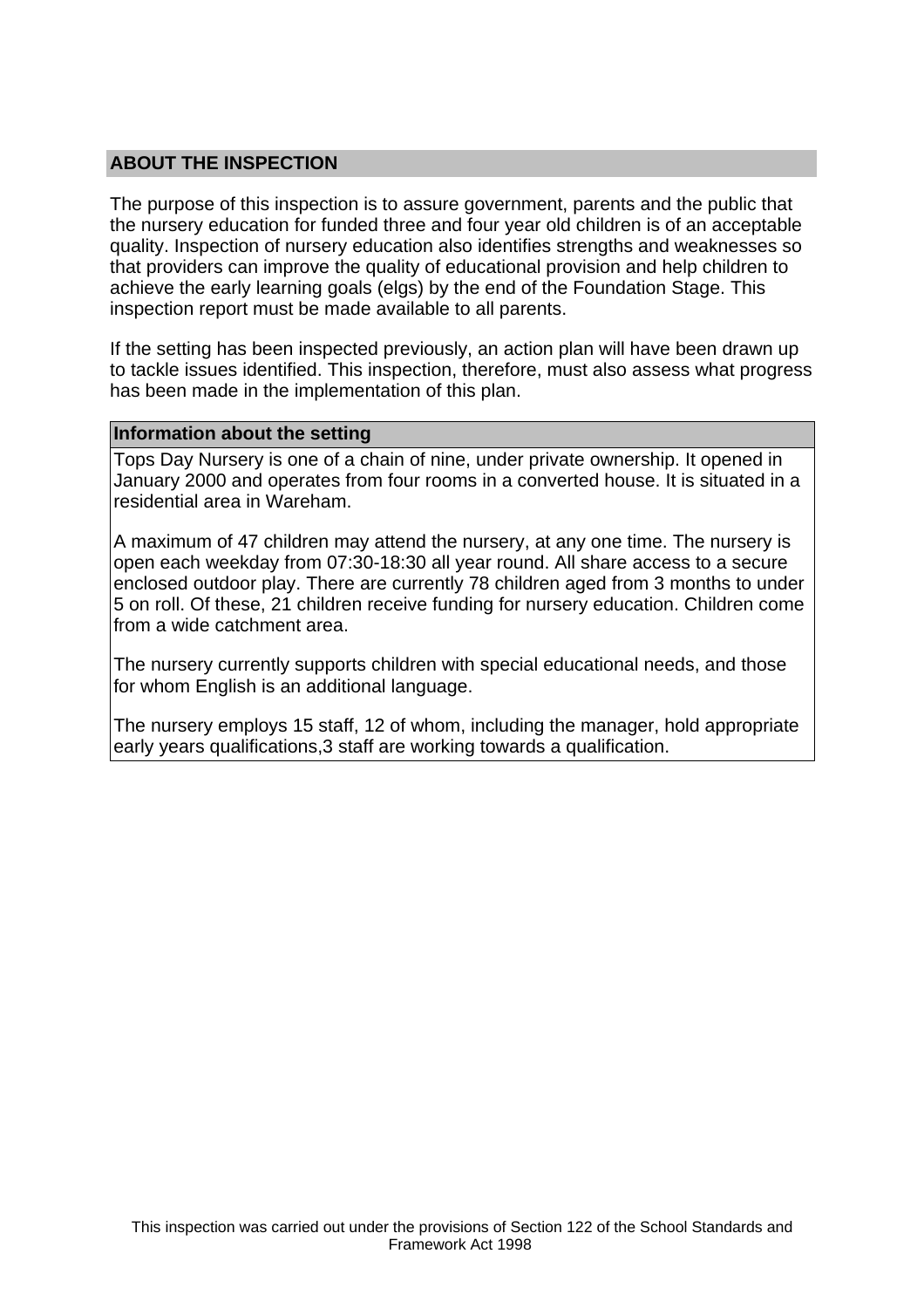# **INSPECTION OF THE NURSERY EDUCATION PROVISION FOR FUNDED THREE AND FOUR YEAR OLDS.**

## **How effective is the nursery education?**

Tops Day Nursery provides very good quality nursery education overall, which enables children to make very good progress towards the early learning goals.

The quality of teaching is very good. Staff have a sound knowledge of the early years curriculum. They manage children's behaviour effectively, with a positive approach. Individual play plans clearly identify how children can move onto the next steps, although observations on children are sometimes inconsistent. Children have good opportunities to work independently. Staff interact well with children, with interest and enthusiasm, resulting in children's high motivation to learn. Occasionally, the organisation of some resources limits children's access.

Leadership and management is generally good, with a clear commitment to on-going training. The setting is one of a group of nurseries, and there are good links and communication between management and staff. There are good appointment and induction procedures for new staff, and clear systems in place for staff appraisals. The nursery provides in-house training by key skills assessors and staff work well together as a team.

Partnership with parents is very good. Information about the setting is comprehensive and parents have access to an up to date website. They are provided with regular newsletters. Parents have access to their children's developmental records at any time, and during regular parent evenings. They are kept well informed about their children's progress, and are involved with their child's key worker in the development of individual play plans.

## **What is being done well?**

- Children's personal, social and emotional development is particularly well supported. Children have high self esteem and a clear sense of belonging to the nursery. They help with clearing away, selecting and using the broom and dustpan and brush, and take pride in their work.
- Teaching methods are very good, with staff participating in activities with children enthusiastically, using open ended questions, extending children's vocabulary and interacting with genuine interest. Staff recognise children's individual needs and respond accordingly, giving more able and confident children more independence and challenge, while supporting and encouraging quieter, less able children.
- Discussion with children about people and events that are familiar to them, helps children to develop a strong sense of place and time. They speak clearly and with confidence during circle time, about important events in their life, both past, present and future.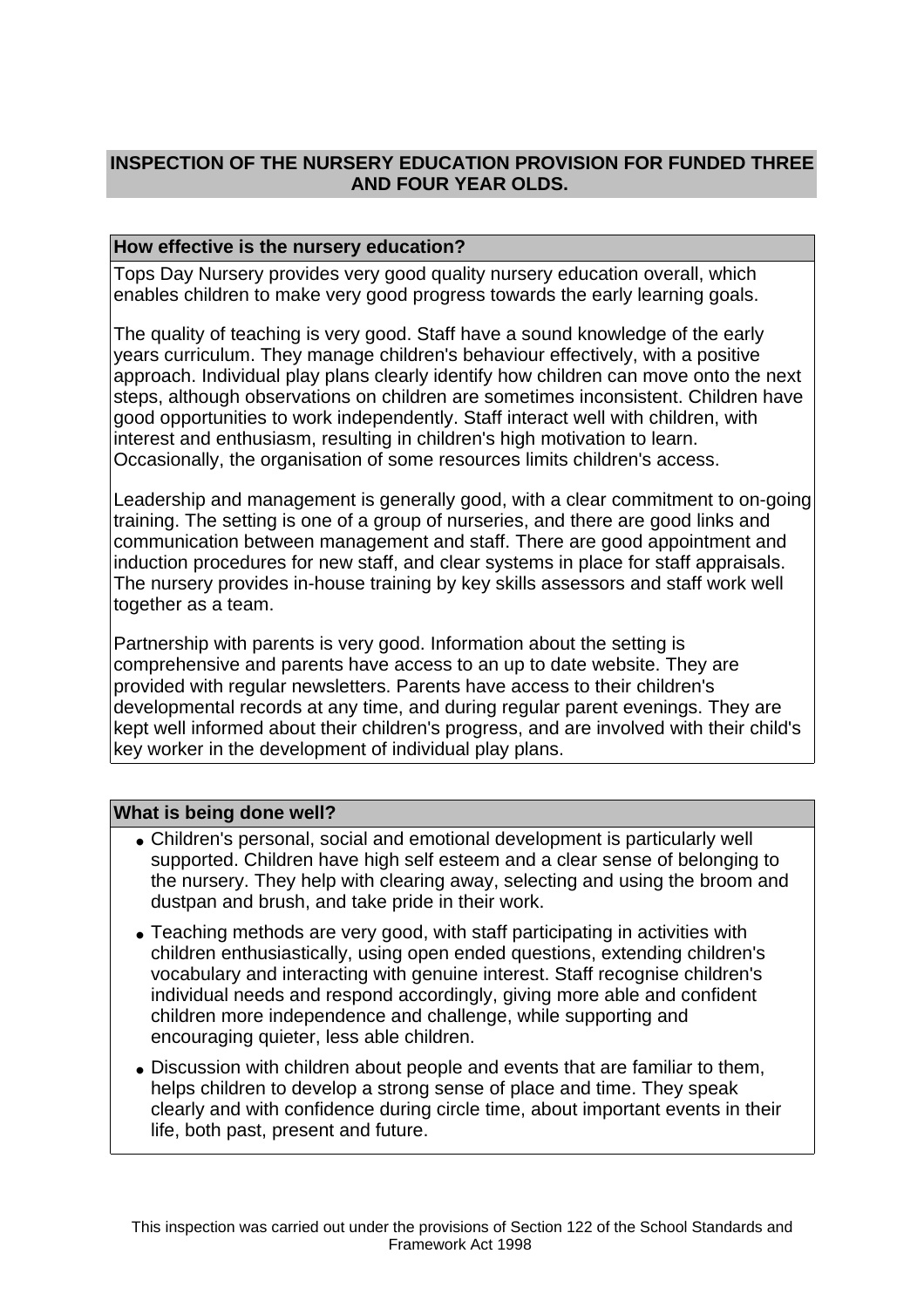• Children have very good opportunities to write and make marks in a range of meaningful activities in role play and craft activities. They write lists and invitations, and some are beginning to name their own work. Simple text is seen all around the room, and children are becoming aware of the link between sounds and letters.

## **What needs to be improved?**

- the observations on children to ensure a consistent approach
- the organisation of some resources.

#### **What has improved since the last inspection?**

The setting have made very good progress since the last inspection.

Plans now successfully tailor activities to challenge older children, and to support younger, or less able children.

Planned, short daily sessions looking at colour, shape, numbers and letter sounds build on children's existing skills.

Weekly plans now ensure a balance between adult and child led activities, and this works well in practice.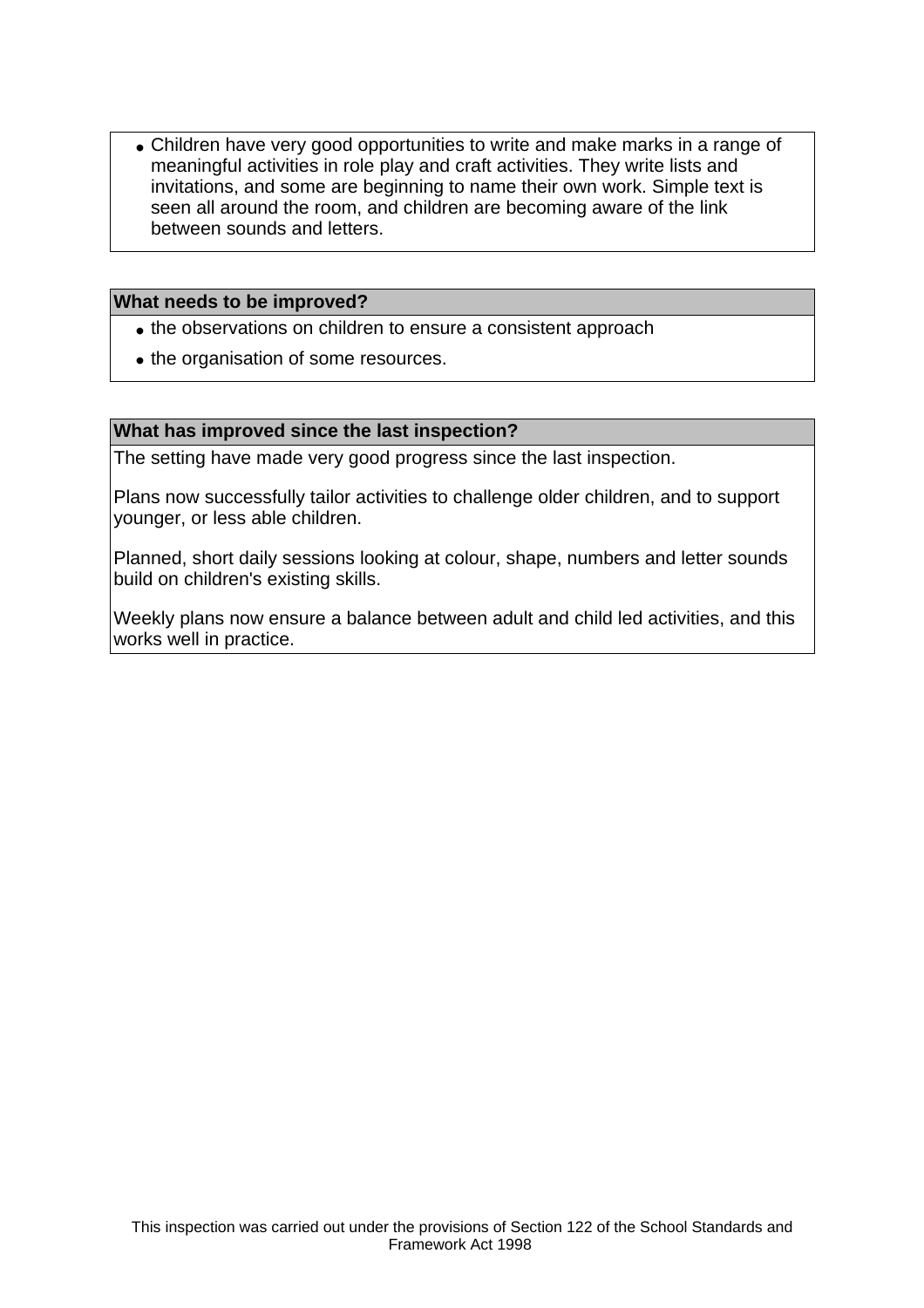# **SUMMARY OF JUDGEMENTS**

## **PERSONAL, SOCIAL AND EMOTIONAL DEVELOPMENT**

Judgement: Very Good

Children are very confident and have high self esteem. They approach staff for support when needed, and are making strong relationships with one another. Their behaviour is very good, and they share well, and are polite and thoughtful. Through displayed work and photographs, the children have a clear sense of belonging within the setting.

## **COMMUNICATION, LANGUAGE AND LITERACY**

Judgement: Very Good

Posters, photographs and resources are clearly labelled, providing a text rich environment. Resources are also illustrated with visual clues to help and support younger children. There are good opportunities for children to write and make marks through meaningful activities in role play, for example shopping lists and menus. Children listen well and use language to communicate effectively with adults and peers.

# **MATHEMATICAL DEVELOPMENT**

Judgement: Very Good

Children are learning to count in everyday situations, for example, counting cups at snack time. They count confidently to 10 and beyond. They use mathematical and positional language correctly, and in meaningful situations. Children are developing skills using size and volume. They recognise and can name simple shapes.

# **KNOWLEDGE AND UNDERSTANDING OF THE WORLD**

Judgement: Very Good

Children learn about their environment and the natural world through well planned projects, such as 'Autumn' and 'Growing'. They are developing a clear sense of time and place, and are able to relate important family events, past and present. Children have daily opportunities to use the computer, and are developing mouse skills through simple programmes. They are learning about their own culture and beliefs, and that of others through festivals, such as Christmas and Chinese New Year.

# **PHYSICAL DEVELOPMENT**

Judgement: Very Good

Children have very good opportunities to use outdoor equipment to climb, balance and pedal. They are developing skills in throwing and catching. Children are very familiar with their environment and negotiate their space, indoors and outdoors, with control and confidence. They have daily opportunities to use tools, such as scissors, rolling pins and cutters, and do so competently.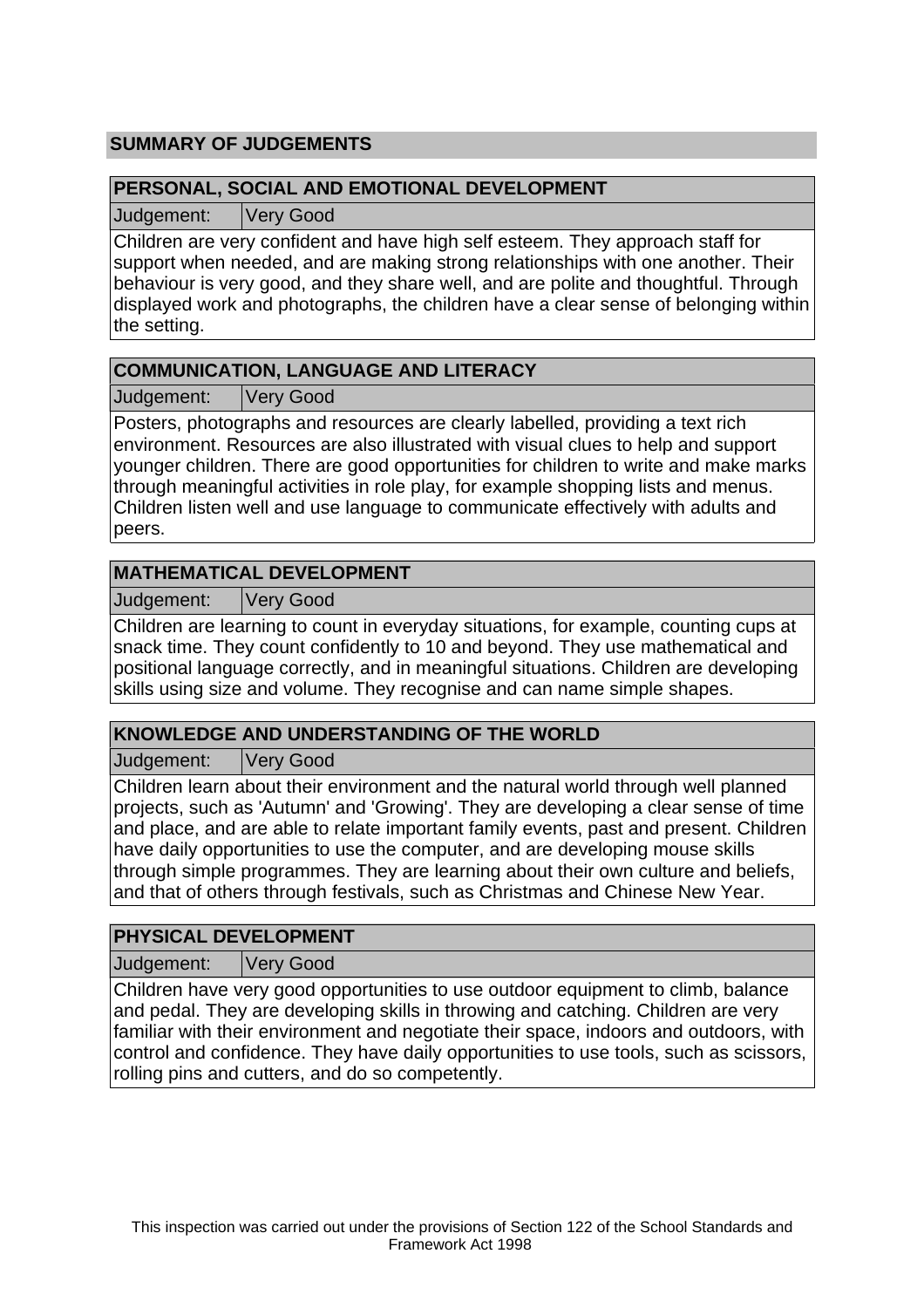# **CREATIVE DEVELOPMENT**

Judgement: Very Good

Children experience a varied range of creative play opportunities, and enjoy exploring colour and texture through craft activities. They use their own ideas to create individual pictures and collage. There is a well resourced role play area, where children use their imagination freely in child led play acting. Regular music sessions allow children to sing and play a range of percussion.

**Children's spiritual, moral, social, and cultural development is fostered appropriately.**